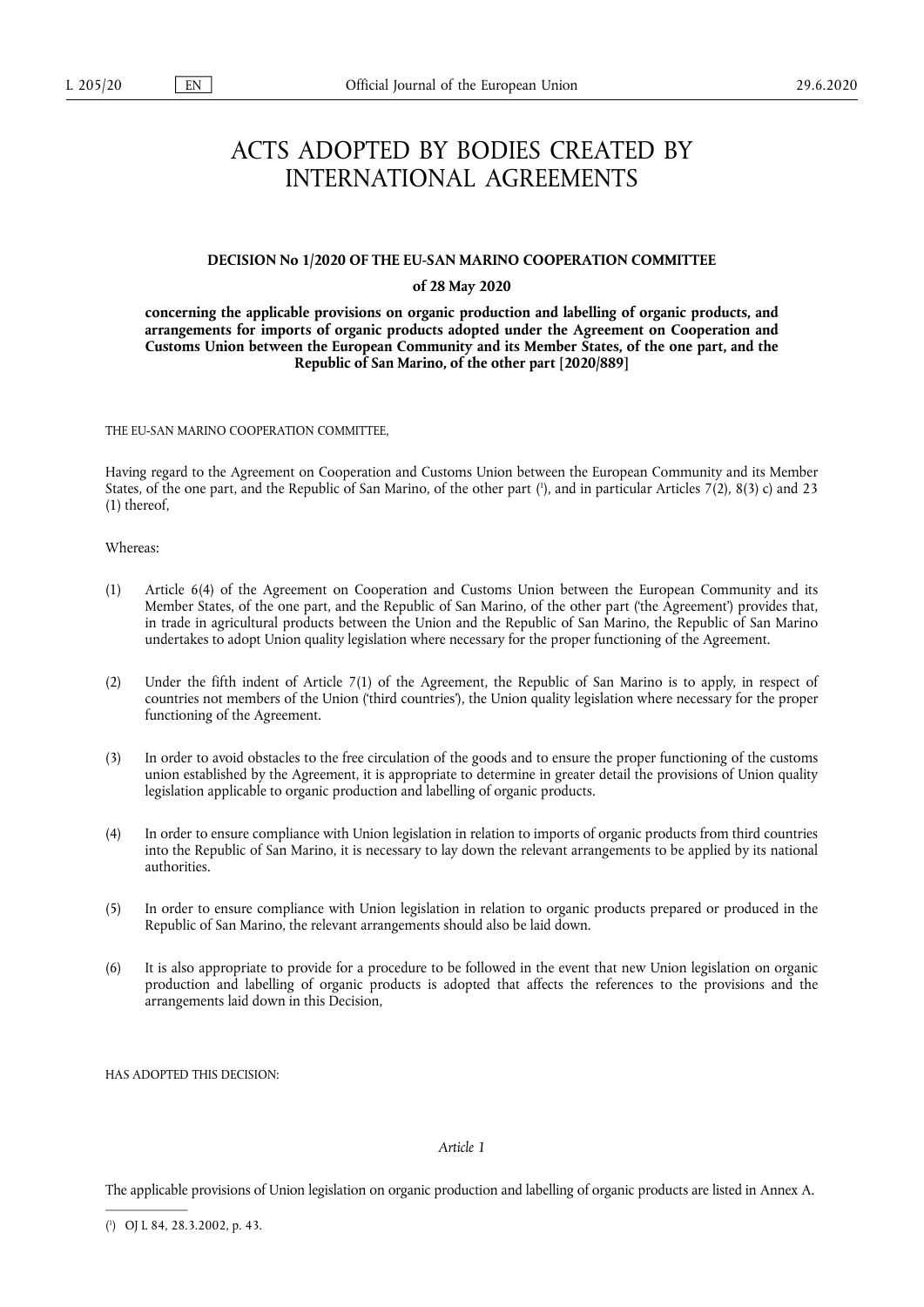## *Article 2*

Arrangements necessary to ensure compliance with the Union legislation referred to in Article 1 in relation to imports of organic products from third countries into the Republic of San Marino are laid down in Annex B.

## *Article 3*

Arrangements necessary to ensure compliance with the Union legislation referred to in Article 1 in relation to organic products prepared or produced in the Republic of San Marino are laid down in Annex C.

## *Article 4*

Amendments of Annexes A, B and C as well as other practical arrangements necessary for the application of the legislation referred to in those Annexes shall be agreed by the services of the European Commission and the authorities of the Republic of San Marino.

#### *Article 5*

This Decision shall enter into force on the date of its adoption.

Done at Brussels, 28 May 2020.

*For the Cooperation Committee The Chairman*  Clara GANSLANDT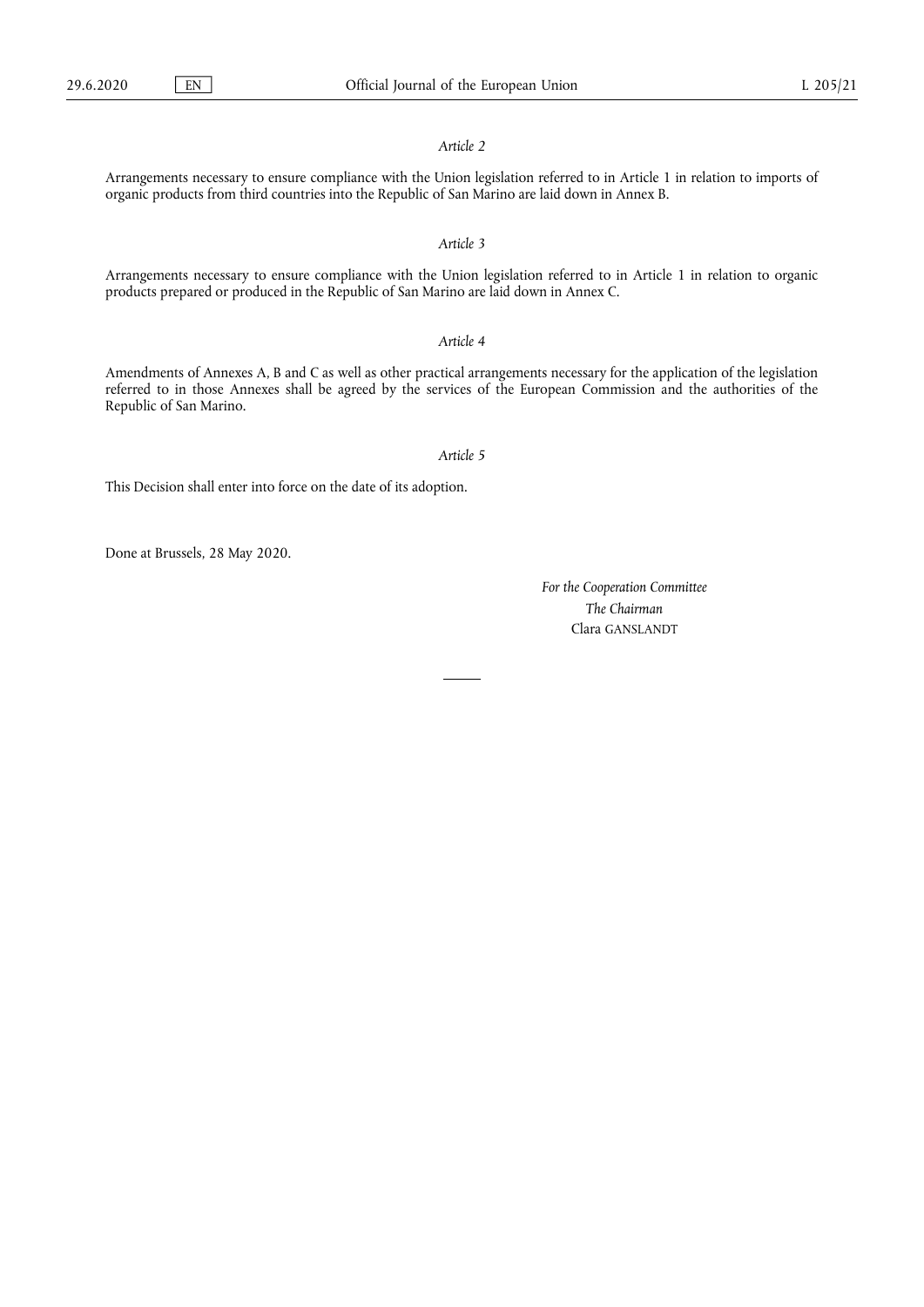## *ANNEX A*

## **LIST OF APPLICABLE PROVISIONS ON ORGANIC PRODUCTION AND LABELLING OF ORGANIC PRODUCTS**

Council Regulation (EC) No 834/2007 of 28 June 2007 on organic production and labelling of organic products and repealing Regulation (EEC) No 2092/91 (OJ L 189, 20.7.2007, p. 1), as amended by:

- Council Regulation (EC) No 967/2008 of 29 September 2008 (OJ L 264, 3.10.2008, p. 1),
- Council Regulation (EU) No 517/2013 of 13 May 2013 (OJ L 158, 10.6.2013, p. 1).

Commission Regulation (EC) No 889/2008 of 5 September 2008 laying down detailed rules for the implementation of Council Regulation (EC) No 834/2007 on organic production and labelling of organic products with regard to organic production, labelling and control (OJ L 250, 18.9.2008, p. 1), as amended by:

- Commission Regulation (EC) No 1254/2008 of 15 December 2008 (OJ L 337, 16.12.2008, p. 80),
- Commission Regulation (EC) No 710/2009 of 5 August 2009 (OJ L 204, 6.8.2009, p. 15),
- Commission Regulation (EU) No 271/2010 of 24 March 2010 (OJ L 84, 31.3.2010, p. 19),
- Commission Implementing Regulation (EU) No 344/2011 of 8 April 2011 (OJ L 96, 9.4.2011, p. 15),
- Commission Implementing Regulation (EU) No 426/2011 of 2 May 2011 (OJ L 113, 3.5.2011, p. 1),
- Commission Implementing Regulation (EU) No 126/2012 of 14 February 2012 (OJ L 41, 15.2.2012, p. 5),
- Commission Implementing Regulation (EU) No 203/2012 of 8 March 2012 (OJ L 71, 9.3.2012, p. 42),
- Commission Implementing Regulation (EU) No 505/2012 of 14 June 2012 (OJ L 154, 15.6.2012, p. 12),
- Commission Implementing Regulation (EU) No 392/2013 of 29 April 2013 (OJ L 118, 30.4.2013, p. 5),
- Commission Regulation (EU) No 519/2013 of 21 February 2013 (OJ L 158, 10.6.2013, p. 74),
- Commission Implementing Regulation (EU) No 1030/2013 of 24 October 2013 (OJ L 283, 25.10.2013, p. 15),
- Commission Implementing Regulation (EU) No 1364/2013 of 17 December 2013 (OJ L 343, 19.12.2013, p. 29),
- Commission Implementing Regulation (EU) No 354/2014 of 8 April 2014 (OJ L 106, 9.4.2014, p. 7),
- Commission Implementing Regulation (EU) No 836/2014 of 31 July 2014 (OJ L 230, 1.8.2014, p. 10),
- Commission Implementing Regulation (EU) No 1358/2014 of 18 December 2014 (OJ L 365, 19.12.2014, p. 97),
- Commission Implementing Regulation (EU) 2016/673 of 29 April 2016 (OJ L 116, 30.4.2016, p. 8),
- Commission Implementing Regulation (EU) 2016/1842 of 14 October 2016 (OJ L 282, 19.10.2016, p. 19),
- Commission Implementing Regulation (EU) 2017/838 of 17 May 2017, (OJ L 125, 18.5.2017, p. 5),
- Commission Implementing Regulation (EU) 2017/2273 of 8 December 2017 (OJ L 326, 9.12.2017, p. 42),
- Commission Implementing Regulation (EU) 2018/1584 of 22 October 2018 (OJ L 264, 23.10.2018, p. 1).

Commission Regulation (EC) No 1235/2008 of 8 December 2008 laying down detailed rules for implementation of Council Regulation (EC) No 834/2007 as regards the arrangements for imports of organic products from third countries (OJ L 334, 12.12.2008, p. 25), as amended by:

- Commission Regulation (EC) No 537/2009 of 19 June 2009 (OJ L 159, 20.6.2009, p. 6),
- Commission Regulation (EU) No 471/2010 of 31 May 2010 (OJ L 134, 1.6.2010, p. 1),
- Commission Implementing Regulation (EU) No 590/2011 of 20 June 2011 (OJ L 161, 21.6.2011, p. 9),
- Commission Implementing Regulation (EU) No 1084/2011 of 27 October 2011 (OJ L 281, 28.10.2011, p. 3),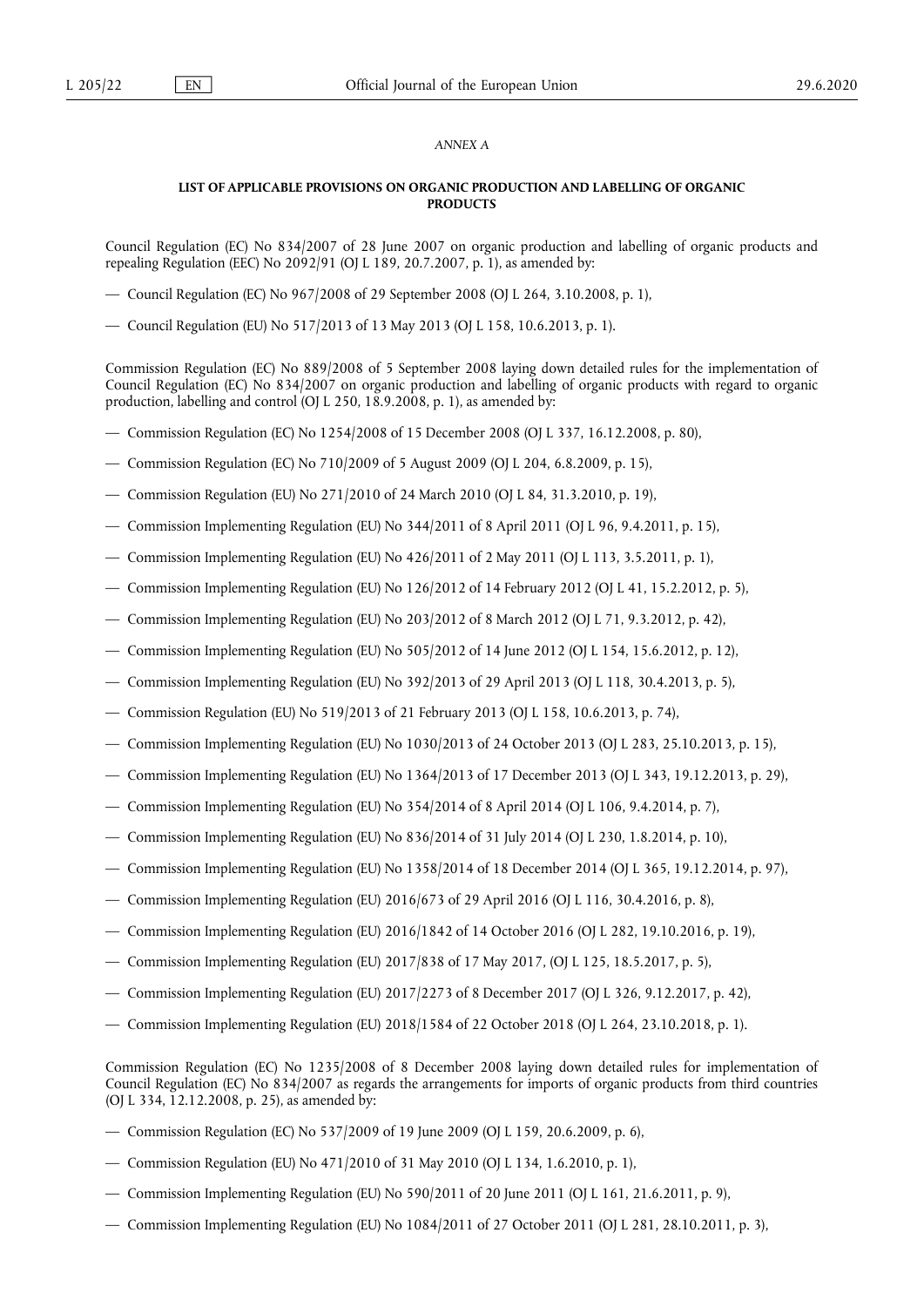- Commission Implementing Regulation (EU) No 1267/2011 of 6 December 2011 (OJ L 324, 7.12.2011, p. 9),
- Commission Implementing Regulation (EU) No  $126/2012$  of 14 February 2012 (OJ L 41, 15.2.2012, p. 5),
- Commission Implementing Regulation (EU) No 508/2012 of 20 June 2012 (OJ L 162, 21.6.2012, p. 1),
- Commission Implementing Regulation (EU) No 751/2012 of 16 August 2012 (OJ L 222, 18.8.2012, p. 5),
- Commission Implementing Regulation (EU) No 125/2013 of 13 February 2013 (OJ L 43, 14.2.2013, p. 1),
- Commission Regulation (EU) No 519/2013 of 21 February 2013 (OJ L 158, 10.6.2013, p. 74),
- Commission Implementing Regulation (EU) No 567/2013 of 18 June 2013 (OJ L 167, 19.6.2013, p. 30),
- Commission Implementing Regulation (EU) No 586/2013 of 20 June 2013 (OJ L 169, 21.6.2013, p. 51),
- Commission Implementing Regulation (EU) No 355/2014 of 8 April 2014 (OJ L 106, 9.4.2014, p. 15),
- Commission Implementing Regulation (EU) No 442/2014 of 30 April 2014 (OJ L 130, 1.5.2014, p. 39),
- Commission Implementing Regulation (EU) No 644/2014 of 16 June 2014 (OJ L 177, 17.6.2014, p. 42),
- Commission Implementing Regulation (EU) No 829/2014 of 30 July 2014 (OJ L 228, 31.7.2014, p. 9),
- Commission Implementing Regulation (EU) No 1287/2014 of 28 November 2014 (OJ L 348, 4.12.2014, p. 1),
- Commission Implementing Regulation (EU) 2015/131 of 26 January 2015 (OJ L 23, 29.1.2015, p. 1),
- Commission Implementing Regulation (EU) 2015/931 of 17 June 2015 (OJ L 151, 18.6.2015, p. 1),
- Commission Implementing Regulation (EU) 2015/1980 of 4 November 2015 (OJ L 289, 5.11.2015, p. 6),
- Commission Implementing Regulation (EU) 2015/2345 of 15 December 2015 (OJ L 330, 16.12.2015, p. 29),
- Commission Implementing Regulation (EU) 2016/459 of 18 March 2016 (OJ L 80, 31.3.2016, p. 14),
- Commission Implementing Regulation (EU) 2016/910 of 9 June 2016 (OJ L 153, 10.6.2016, p. 23),
- Commission Implementing Regulation (EU) 2016/1330 of 2 August 2016 (OJ L 210, 4.8.2016, p. 43),
- Commission Implementing Regulation (EU) 2016/1842 of 14 October 2016 (OJ L 282, 19.10.2016, p. 19),
- Commission Implementing Regulation (EU) 2016/2259 of 15 December 2016 (OJ L 342, 16.12.2016, p. 4),
- Commission Implementing Regulation (EU) 2017/872 of 22 May 2017 (OJ L 134, 23.5.2017, p. 6),
- Commission Implementing Regulation (EU) 2017/1473 of 14 August 2017 (OJ L 210, 15.8.2017, p. 4),
- Commission Implementing Regulation (EU) 2017/1862 of 16 October 2017 (OJ L 266, 17.10.2017, p. 1),
- Commission Implementing Regulation (EU) 2017/2329 of 14 December 2017 (OJ L 333, 15.12.2017, p. 29),
- Commission Implementing Regulation (EU) 2018/949 of 3 July 2018 (OJ L 167, 4.7.2018, p. 3),
- Commission Implementing Regulation (EU) 2019/39 of 10 January 2019 (OJ L 9, 11.1.2019, p. 106).

as corrected by:

OJ L 28, 4.2.2015, p. 48 (1287/2014),

OJ L 241, 17.9.2015, p. 51 (2015/131).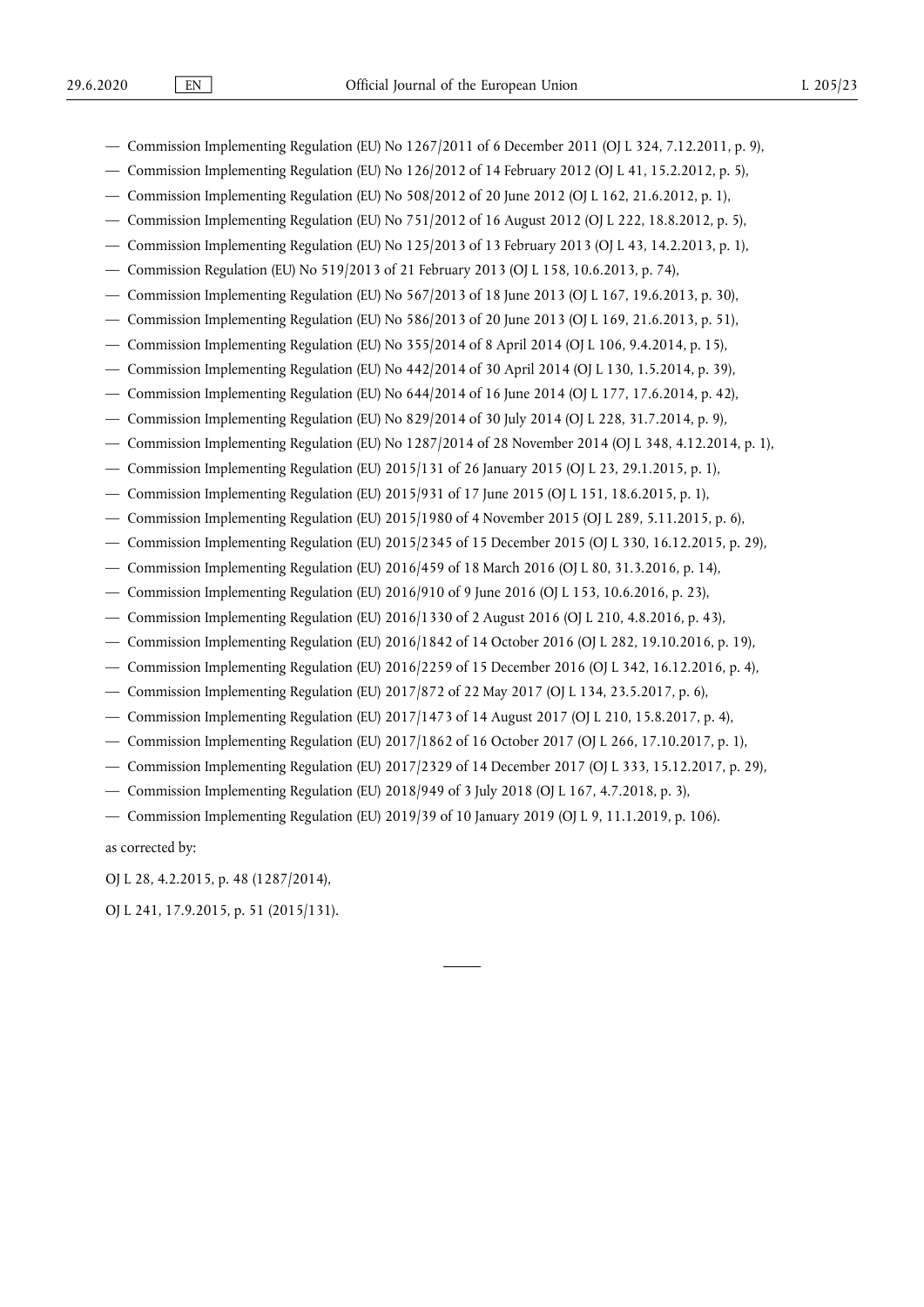#### *ANNEX B*

#### **ARRANGEMENTS REFERRED TO IN ARTICLE 2**

- 1. Organic products imported into the Republic of San Marino from third countries shall be accompanied by a certificate of inspection as referred in point (d) of the first subparagraph of Article 33(1) of Regulation (EC) No 834/2007.
- <span id="page-4-2"></span>2. The Republic of San Marino shall use the electronic Trade Control and Expert System (TRACES) established by Commission Decision 2003/24/EC ( 1 [\)](#page-4-0) to process the electronic certificates of inspection for imports of organic products from third countries.
- 3. For the purposes of Article 13 of Regulation (EC) No 1235/2008, in respect of imports of organic products from third countries into the Republic of San Marino the verification of the consignment and the endorsement of the certificates of inspections using TRACES shall be carried out on behalf of the Republic of San Marino by the customs offices listed in Annex II to Omnibus Decision No 1/2010 [\(](#page-4-1) 2 ).
- <span id="page-4-3"></span>4. For the purposes of Article 16(2) of Regulation (EC) No 1235/2008, the Republic of San Marino may be requested to act as co-reporter. The Republic of San Marino may accept this task at its own discretion.

<span id="page-4-0"></span>[<sup>\(</sup>](#page-4-2) 1 ) Commission Decision 2003/24/EC of 30 December 2002 concerning the development of an integrated computerised veterinary system (OJ L 8, 14.1.2003, p. 44).

<span id="page-4-1"></span> $(2)$  $(2)$ ) 'Omnibus' Decision No 1/2010 of the EU-San Marino Cooperation Committee of 29 March 2010 establishing various implementing measures for the Agreement on Cooperation and Customs Union between the European Economic Community and the Republic of San Marino (OJ L 156, 23.6.2010, p. 13).